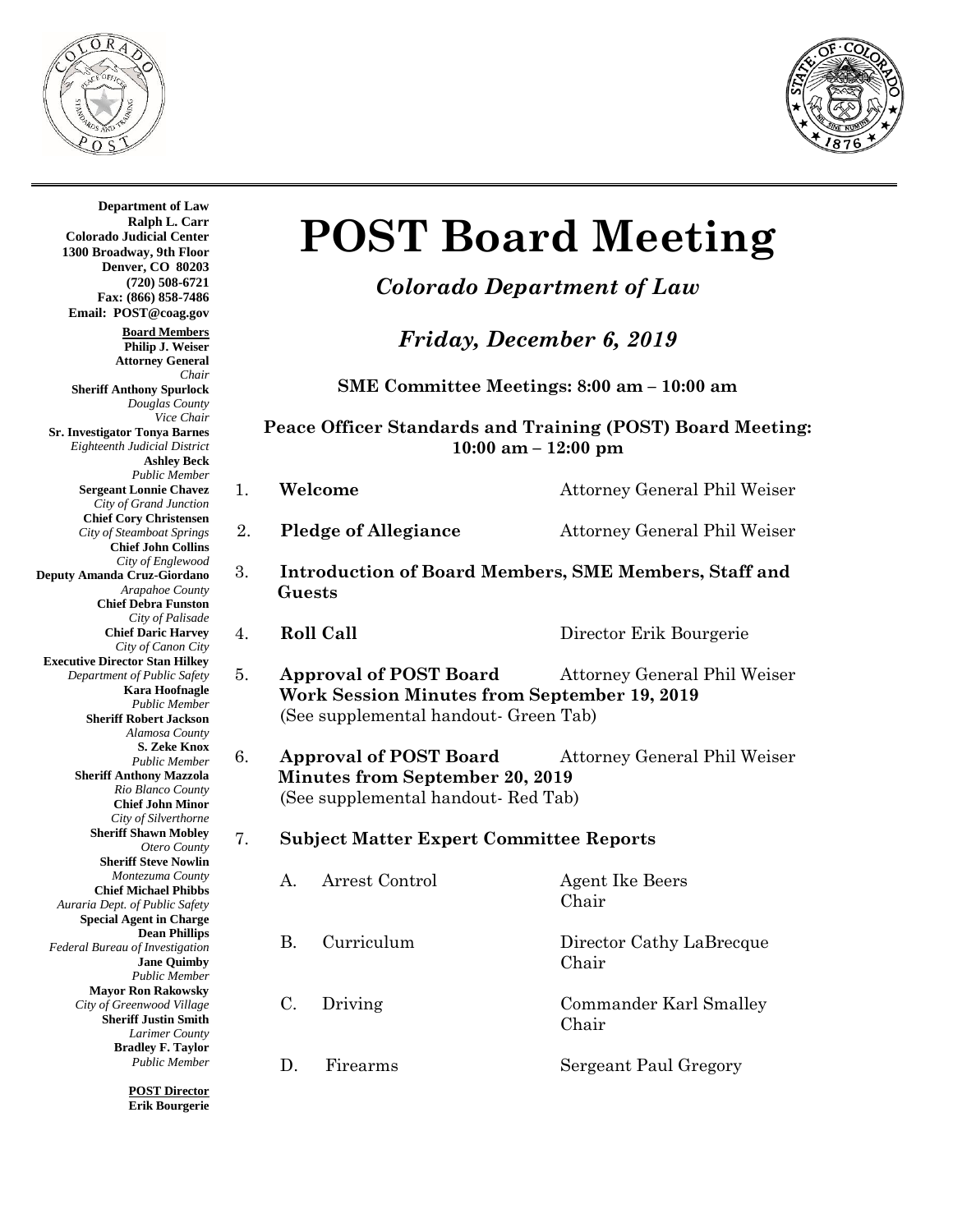- 8. **Request for Variance Appeal** Director Erik Bourgerie **Richard Ruybal** (See supplemental handout – White Tab)
- 9. **Peace Officer Certification** Director Erik Bourgerie **Revocation Actions**  (See supplemental handout – Blue Tab)

#### **POST Rule 9 - Revocation of Peace Officer Certifications:**

§ 24-31-305, C.R.S.(2)(a) A Colorado peace officer certification issued pursuant to subsection (1) or (1.3) of this section or 24-31-308 shall be suspended or revoked by the POST Board if the certificate holder has been convicted of a felony at any time, or has been convicted on or after July 1, 2001, of any misdemeanor described in subsection (1.5) of  $\S$  24-31-305 C.R.S., or has otherwise failed to meet the certification requirements established by the Board. For purposes of this rule, the term 'conviction' includes any deferred judgments or deferred sentences imposed by a court. Revocation of peace officer certificates based upon conviction(s) of misdemeanor crimes are recognized in § 24-31-305(1.5) (b) thru (h), C.R.S.

1. No. M19-12, Richard David Ruybal, Certification (PID 140005 On August 8, 2019, Respondent was granted diversion for one count of Harassment, §18-9-111(1)(a), a Misdemeanor, in Case No. 19M883 in the County Court of Conejos County. The respondent was employed as a peace officer on the date of the offense (Date of Offense: July 28, 2019) with Manassa Police Department. The respondent *has* complied with POST Show Cause Order No. M19-12 by appearing at the scheduled Show Cause Hearing on October 1, 2019. Director Bourgerie recommends revocation of Richard David Ruybal's Colorado Peace Officer Certification (PID 140005).

*The certificate holders in the following matters did not appear at the show cause hearing or indicate any intent to oppose the revocation. Unless any member objects and asks to consider one or all of these matters separately, they will all be presented to this Board as a group.*

#### **Misdemeanor Convictions:**

1. No. M19-09, Ronnie Harold Chavez, Certification B13436 (PID 120718). On July 15, 2019, Respondent pled guilty and was sentenced for one count of Harassment – Domestic Violence, §18-18-404, a Misdemeanor, in Case No. 18CR633 in the District Court of Douglas County. The respondent was not employed as a peace officer on the date of the offense (Date of Offense: June 20, 2018). The respondent has failed to comply with POST Show Cause Order No. M19-09 by failing to appear at the scheduled Show Cause Hearing on September 13, 2019. Director Bourgerie recommends revocation of Ronnie Harold Chavez' Colorado Peace Officer Certification B13436 (PID 120718).